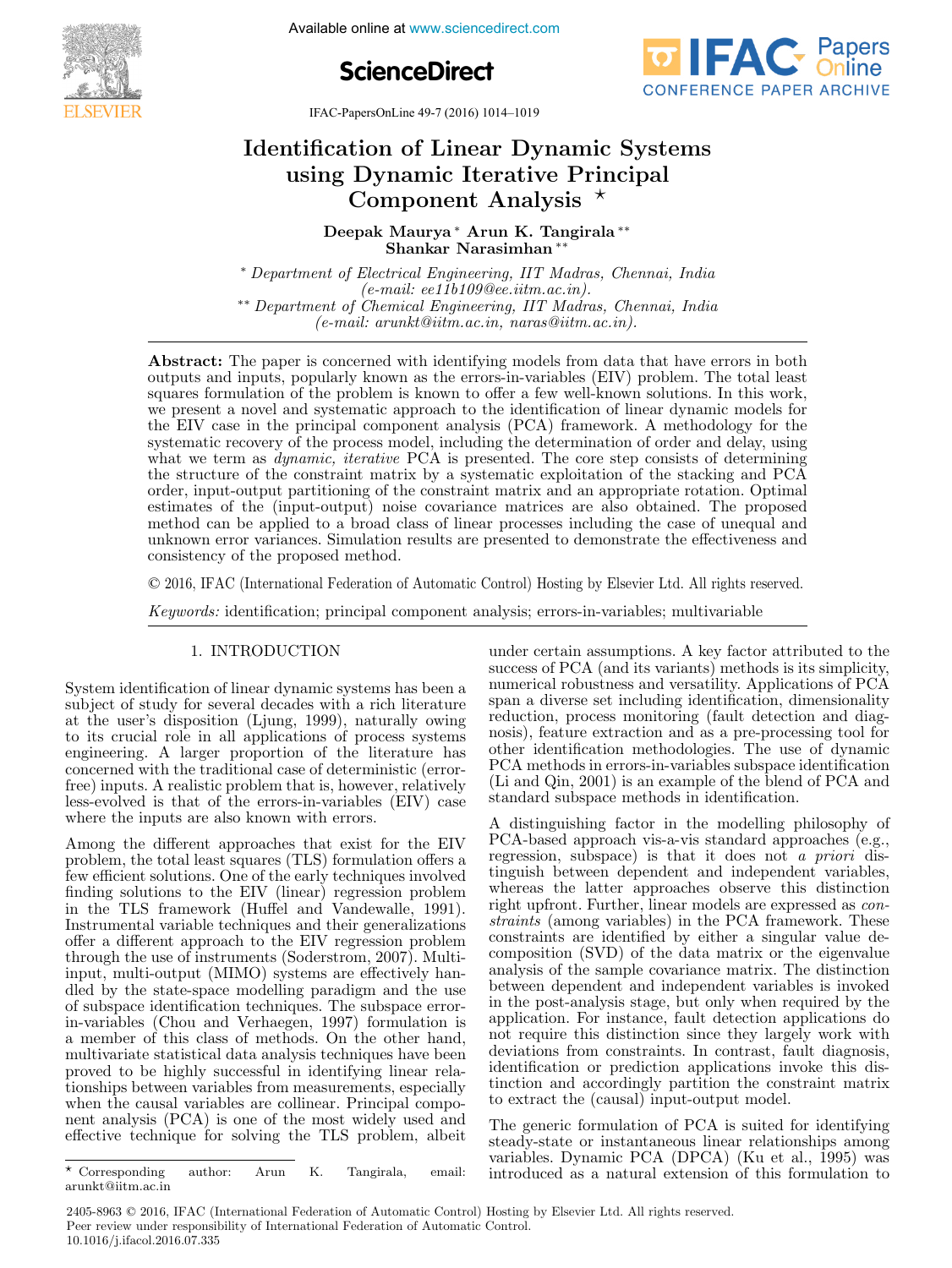suit identification of dynamic relationships by way of applying PCA on a matrix of lagged variables. While this idea has been extensively applied in process monitoring and to a certain extent in regression, a rigorous method of recovering the dynamic model for the error-free variables from the results of DPCA is still elusive. Specifically, a theoretically sound way of determining the order, dynamic relationships and the noise covariance matrix begs attention. Two related works merit mention in this regard. The first one pertains to the last principal component analysis (LPCA). technique (Huang, 2001), which is based on the DPCA idea. It recovers the dynamic model from the last eigenvector of the sample covariance matrix. However, it is severely limited by the assumption of exactly one constraint among the lagged variables, which arises only when the user has an accurate knowledge of the process order (of dynamics) - an assumption that is largely unrealistic. Further it assumes that the errors in the input and output have equal variances, which is again quite restrictive. The second work is that of Vijaysai et al. (2005) who develop what they term as the *generalized augmented* PC-based regression, largely motivated by the limitation of multivariate statistical techniques such as partial least squares and principal component regressors in solving the EIV problem as well as LPCA in handling multiple linear relationships and unequal variances. The idea therein is to scale the data with the square root of the inverse of noise covariance matrix that is assumed to be known. However, in almost all realistic situations, the availability of this information is largely confined to academic presentations.

In this work, we present a systematic identification of linear dynamic processes from input-output data using dynamic, iterative PCA (IPCA). The steady-state IPCA was proposed by Narasimhan and Shah (2008) to overcome the shortcomings of PCA in identifying the number of steady-state relationships when the errors in variables have unequal variances, and are possibly spatially correlated. The main strategy in IPCA is the scaling of data with the square root of inverse of noise covariance matrix followed by an application of the ordinary PCA. In this respect, IPCA is to PCA as to what weighted LS method is to ordinary LS in standard linear regression. The noise covariance matrix and the linear relations are estimated iteratively, and hence the name. Section 2.2 reviews the technical details of IPCA.

The success of the proposed method rests on two key steps: (i) the relation between the process order, the number of constraints identified by the PCA and the maximum lag that is used for stacking the input and output variables, and (ii) the rotation of constraint matrices for the dependent (output) and independent (input) variables. The first one is easy to derive, as we show later in this work. Rotation of constraint matrices are derived by optimally solving a set of overdetermined equations. Finally, the noise covariance matrix estimate is obtained naturally as an outcome of the IPCA algorithm. A minor contribution of this work is also a modified IPCA algorithm that relaxes the identifiability constraints in the original version. In general, the proposed method also offers provision for incorporating prior knowledge of any or all of delay, order, input dynamics and noise covariance matrix, if available. It must be noted that the development in this work is confined to the class of open-loop systems.

The rest of the paper is organized as follows. Section 2 reviews the basic ideas underpinning PCA and IPCA in solving the EIV identification or regression problem. Further, a review of the DPCA with an example that highlights the limitations of technique is also included. In Section 3 we present the main contribution of this work, which is a systematic method for identifying the dynamic model and its accompaniments from data. Simulation results are discussed in Section 4, wherein Monte-Carlo simulations are presented to study the goodness of estimates and to illustrate the impact of maximum lag on model quality. The paper ends with a few concluding remarks in 5.

#### 2. FOUNDATIONS

We begin with a review of the use of PCA in the identification of linear static models for the EIV case, followed by a brief exposition of the iterative PCA for the same purpose, however for a broader class of problems.

It is useful to first introduce the generic problem that is addressed in the PCA and IPCA literature. The set up and statement is as follows.

A matrix  $\mathbf{X} \in \mathbb{R}^{N \times M}$ , constructed by arranging N observations of M variables<sup>1</sup>, i.e.,

$$
\mathbf{X} = \left[\mathbf{x}[0] \; \mathbf{x}[1] \; \cdots \; \mathbf{x}[N-1]\right]^T, \quad \mathbf{x}[k] = \left[x_1[k] \; \cdots \; x_M[k]\right]^T
$$
\n(1)

is constrained by  $d \leq M$  linear relations, i.e.,  $\{x_i[k]\}_{i=1}^M$ fall out of a deterministic (noise-free) linear process. Mathematically,

$$
\mathbf{A}_0 \mathbf{x}[k] = 0, \qquad \text{where } \mathbf{A}_0 \in \mathbb{R}^{d \times M} \tag{2a}
$$

The goal is to identify the row dimension  $d$  and the constraint matrix  $A_0$  from X.

The EIV identification problem is that of identifying the constraints in (2) and thereby the regression model later in  $(A.4)$  from *noisy measurements* of **X**,

$$
\mathbf{z}[k] = \mathbf{x}[k] + \mathbf{e}[k] \tag{3}
$$

$$
\mathbf{Z} = \mathbf{X} + \mathbf{E} \tag{4}
$$

where  $e[k]$  is a vector of white-noise errors with noise covariance  $\Sigma_{\mathbf{e}}$ .

In the following sections we review the mechanics of PCA and IPCA in solving the above problems, particularly the EIV problem.

#### 2.1 PCA for steady-state identification

Principal component analysis is more than a century-old multivariate statistical analysis tool (Pearson, 1902) that searches for correlations among the columns of a matrix through a search for the zero singular values or the zero eigenvalues of the sample covariance matrix. For the *noise*free case, the number of zero singular values of  $X /$ eigenvalues of  $\mathbf{S}_{\mathbf{x}} \triangleq \frac{1}{N} \mathbf{X}^T \mathbf{X}$  and the associated singular vectors / eigenvectors provide the dimensionality of and a basis for the constraint matrix A, respectively. A short review of the use of PCA is identification is provided in Appendix A.

In the EIV case, the PCA of Z, i.e., eigenvalue analysis of the sample covariance matrix  $\mathbf{S}_{\mathbf{z}} \triangleq \frac{1}{N} \mathbf{Z}^T \mathbf{Z}$  does not result in any zero eigenvalue since there exists no pair of columns of Z that are linearly related. Moreover, the impact of noise

<sup>&</sup>lt;sup>1</sup> Another convention to set up **X** is as an  $M \times N$  matrix, for example in chemometrics,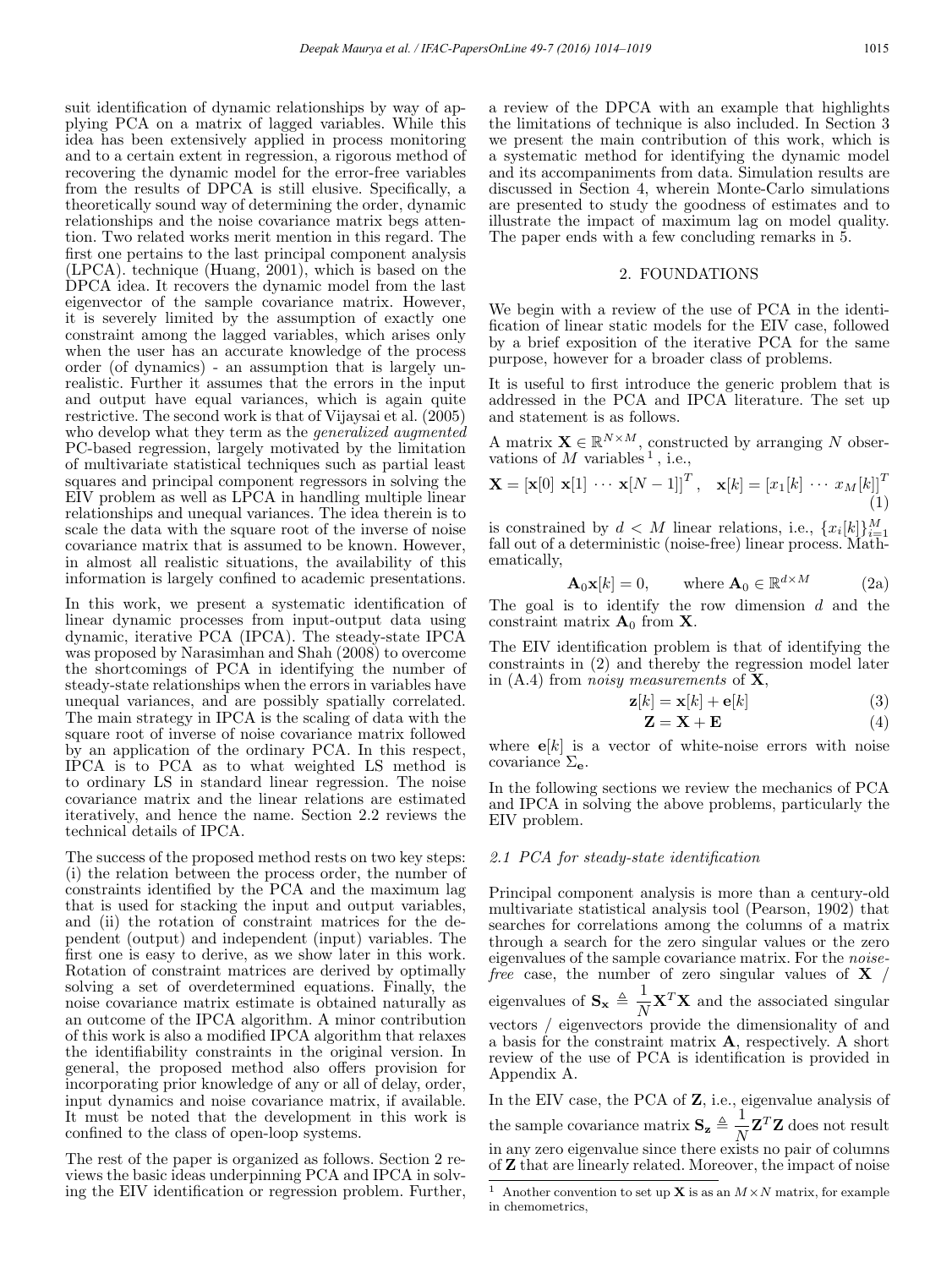min

variance on the eigenvalues of  $S_z$  is too complicated to be understood. Consequently, in general, it is not possible to accurately determine the size of A in (2) and hence the matrix as well.

Furthermore, even when the dimension  $d$  is known, PCA cannot theoretically recover the constraint matrix consistently in general. Despite this fact, one finds in literature several heuristic methods of identifying the dimension d and the constraint matrix A. The only exception is the case of spatially uncorrelated errors in variables with equal variances, i.e.,  $\Sigma_e = \sigma_e^2 \mathbf{I}_{M \times M}$ . In such a situation, the last d eigenvalues (assuming that the signal-to-noise ratio  $(SNR) > 1$ ) are all equal to  $\sigma_e^2$ , i.e.,  $\lambda_{M-d+1} = \cdots = \lambda_M =$  $\sigma_{\epsilon}^2$  and PCA recovers an optimal and consistent estimate of  $\mathbf{A}_0$ , still differing by a non-singular factor.

For the general scenario, i.e., non-diagonal  $\Sigma_{\mathbf{e}}$ , the iterative PCA, briefly reviewed in the following section, overcomes several of the above shortcomings in a theoretically sound manner.

## 2.2 IPCA for linear identification

The iterative PCA (IPCA) introduced by Narasimhan and Shah (2008) not only produces a consistent estimate of the constraint matrix in  $(2)$  for a given order, but also correctly identifies d when it is not known a priori. The key idea is to scale the data matrix with  $\Sigma_e^{-1/2}$  so that the problem is transformed to the ordinary PCA on the scaled data. There is, however, a difference. Unlike in the standard case, the dimension of  $A_0$  is determined by the number of unity-valued eigenvalues of the sample covariance matrix of the scaled data. The theoretical basis for the foregoing properties of IPCA is briefly reviewed below. For full technical details, the reader is referred to Narasimhan and Shah (2008).

Starting from (3) and assuming "open-loop" conditions, i.e., errors are uncorrelated with the variables in x,

$$
\Sigma_{\mathbf{z}} = \Sigma_{\mathbf{x}} + \Sigma_{\mathbf{e}} \tag{5}
$$

where  $\Sigma_{\mathbf{x}} = \lim_{N \to \infty} \mathbf{S}_{\mathbf{x}}$  exists under the quasi-stationarity assumption (Ljung, 1999) on  $\mathbf{z}[k]$ .

Introduce the scaled data  $\mathbf{z}_s = \sum_{\mathbf{e}}^{-1/2} \mathbf{z}[k]$  and similarly for the deterministic component. Then, the covariance equation above in (5) for the scaled data takes the form

$$
\Sigma_{\mathbf{z}_s} = \Sigma_{\mathbf{x}_s} + \mathbf{I} \tag{6}
$$

Eigenvalue analysis of the LHS matrix, by virtue of the eigenvalue shift theorem, results in

$$
\lambda(\Sigma_{\mathbf{z}_s}) = \lambda(\Sigma_{\mathbf{x}_s}) + 1 \tag{7}
$$

Consequently, all zero-valued eigenvalues of  $\Sigma_{\mathbf{x}_s}$  map to unity-valued eigenvalues of  $\Sigma_{z_s}$ , the size of which determines the number of linear relations d This applies to sample covariance matrices  $X$  and  $Z$  as well. Observe that scaling preserves the rank of  $\Sigma_{\mathbf{x}}$ . Thus, IPCA offers a theoretically sound way of determining the number of linear relations,  $d$ , and hence a basis for  $\mathbf{A}_0$  as well from noisy data.

Estimation of Error Covariance Matrix Denote the estimate of  $A_0$  at the i<sup>th</sup> iteration by  $\hat{A}^{(i)}$  (the subscript is dropped since only a basis can be determined). Subsequently, one generates constrained residuals as

$$
\mathbf{r}_i[k] = \hat{A}^i \mathbf{z}[k] = \hat{A}^i \mathbf{x}[k] + \hat{A}^i \mathbf{e}[k] \tag{8}
$$

If the estimate  $\hat{A}^{(i)}$  is indeed a basis for  $\mathbf{A}_0$ , then  $\hat{A}^{(i)}$  =  $TA_0$ . Then, the first term on the RHS vanishes and the constrained residuals are independent and normally distributed with zero mean and covariance matrix  $\Sigma_{\mathbf{r}_i}$ .

$$
\Sigma_{\mathbf{r}_i} = \hat{A^{(i)}} \Sigma_{\mathbf{e}} (\hat{A^{(i)}})^T
$$
\n(9)

Consequently, an estimate  $\Sigma_e$  is obtained by solving the likelihood problem

$$
\min_{\Sigma_{\mathbf{e}}} N \log |A^{\hat{i}j} \Sigma_{\mathbf{e}} (A^{\hat{i}j})^T|
$$
\n
$$
+ \sum_{i=1}^N (\mathbf{r}_i^T [k] (A^{\hat{i}j} \Sigma_{\mathbf{e}} (A^{\hat{i}j})^T)^{-1} \mathbf{r}_i[k]) \tag{10}
$$

Identifiability constraints exist since we are essentially recovering an  $M \times M$  error covariance matrix from  $d \times d$ residual covariance matrix using the relation in (9). Since  $\Sigma_{\mathbf{r}_i}$  is symmetric, we have  $d(d+1)/2$  unique equations. For a diagonal  $\Sigma_e$ , the constraint is therefore

$$
\frac{d(d+1)}{2} \ge P \tag{11}
$$

where P is the number of elements of  $\Sigma_e$  that need to be estimated. For a diagonal  $\Sigma_e$ ,  $P = M$ .

The idea is to iterate between estimates of **A** and  $\Sigma_e$ . An initial estimate of constraint matrix  $\hat{A}^0$  is usually generated by PCA for a guess of  $d$ , the number of linear relations. If the guess  $d$  is correct, the converged estimate of  $\Sigma_e$  should result in exactly d unity-valued eigenvalues. A mismatch indicates an incorrect guess. Usually one chooses a guess of d that satisfies the identifiability constraint in (11) and proceeds as required.

## 3. PROPOSED METHODOLOGY

We open this section with a short review of dynamic PCA as proposed by Ku et al. (1995) by means of a motivating example that also highlights the shortcomings of this method. Subsequently, the proposed method is elucidated.

The generic problem of interest is that of identifying a MIMO system from measured data. We restrict ourselves, however, in this article to a single-input single-output (SISO) system.

Consider the class of parametric deterministic SISO linear time-invariant dynamic input( $u^*$ )-output( $y^*$ ) systems described by

$$
y^{\star}[k] + \sum_{i=1}^{n_y} a_i y^{\star}[k-i] = \sum_{j=D}^{n_u} b_j u^{\star}[k-i] \qquad (12)
$$

where  $n_y$  and  $n_u$  are output and input order, respectively and  $D$  is the input-output delay. The EIV identification problem is that of estimating the coefficients  ${a_i}_{i=1}^{n_y}$  $\{b_j\}_{j=D}^{n_u}$  from measurements of  $y^{\star}[k]$  and  $u^{\star}[k]$ , denoted by  $y[k]$  and  $u[k]$ , respectively.

### 3.1 Dynamic PCA and its shortcomings

Dynamic PCA attempts to solve the above identification problem by constructing a matrix of lagged measurements. To illustrate the basic idea, consider a unit-delay, secondorder, deterministic SISO system

 $y^{\star}[k] + 0.4y^{\star}[k - 1] + 0.6y^{\star}[k - 2] = 1.2u^{\star}[k - 1]$  (13) Assume that N measurements  $\{y[k]\}$  and  $\{u[k]\}$  are available.

DPCA performs a PCA of the lagged data matrix, i.e., whose columns are the stacked measurements  $\{y[k]\}$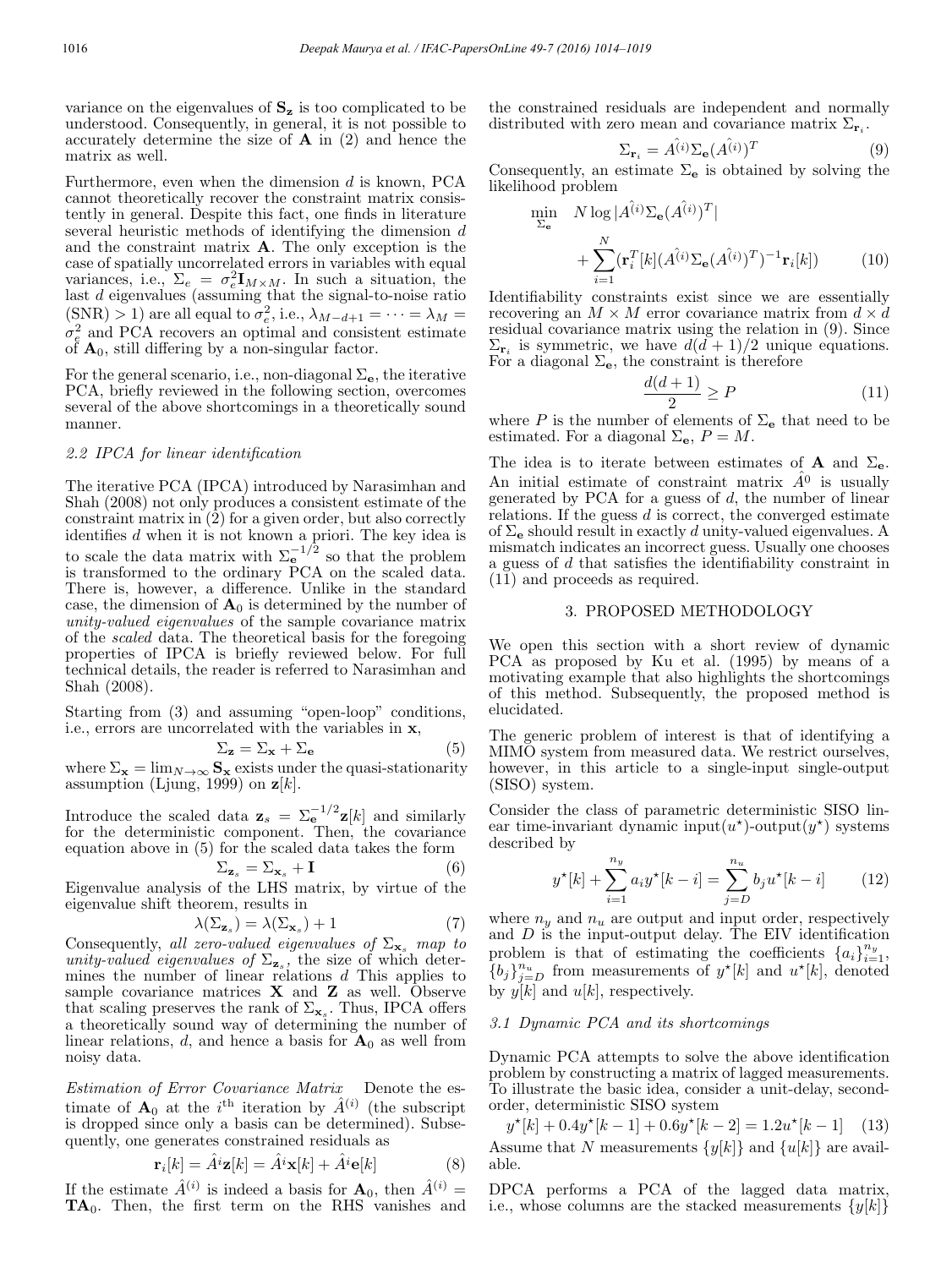through  $\{y[k - L_y]\}$  and  $\{u[k]\}$  through  $\{u[k - L_u]\},$ where  $L_y$  and  $L_u$  are user-specified maximum lags for the output and input, respectively. A general practice is to let  $L_y = L_u = L$ , a sufficiently large value.

For the system in (13), we assume that the order is known, i.e.,  $L = 2$  and construct the  $k^{\text{th}}$  row of **Z** as

$$
\mathbf{z}[k] = \begin{bmatrix} y[k] & y[k-1] & y[k-2] & u[k] & u[k-1] & u[k-2] \end{bmatrix}^T
$$
\n
$$
\mathbf{Z} = \begin{bmatrix} \mathbf{z}[3] & \mathbf{z}[4] & \cdots & \mathbf{z}[N] \end{bmatrix}^T \tag{14}
$$

From (13), there exists only one relation between the underlying deterministic variables, with the true constraint:  $A = [1 \quad 0 \quad 4 \quad 0 \quad 6 \quad 0]$ 

$$
A_0 = \begin{bmatrix} 1 & 0.4 & 0.6 & 0 & -1.2 & 0 \end{bmatrix} \tag{15}
$$

When the data is generated with errors of equal variances, i.e.,  $\sigma_{e_y}^2 = \sigma_{e_u}^2 = 0.09032$ , DPCA of **Z** in (14) identifies the constraint correctly. Firstly, the eigenvalues of  $S_z$  are

$$
\Lambda = diag([4.1028 \quad 3.4908 \quad 1.6919 \quad 1.1134 \quad 0.5024 \quad 0.1035])
$$

The last eigenvalue is, theoretically, an estimate of  $\sigma_e^2$ and in close agreement with the value used in simulation. The corresponding eigenvector, after normalizing the first coefficient to unity, is

 $\ddot{A} = \begin{bmatrix} 1 & 0.4204 & 0.6052 & -0.0028 & -1.2025 & -0.0377 \end{bmatrix}$ which is in close agreement with the true value in (15).

The truly zero-valued coefficients on  $u[k]$  and  $u[k-3]$  are non-zero, but negligibly small, due to finite-sample errors.

The realistic situation is that (i) the order is seldom known accurately and (ii) the noise variances are in general unequal and unknown. Unfortunately, DPCA fails to identify the model in these situations and there exist no known single method that overcomes both these shortcomings. To illustrate the effect of the second factor, which is more severe among the two, we generate data by setting  $\sigma_{e_y}^2 = 0.2365$  and  $\sigma_{e_u}^2 = 0.098$  (such that the SNR is 10). Assuming once again that the order is known, eigenvalue of  $S_z$  is performed to yield,

 $\Lambda = diag([4.3376 \quad 3.706 \quad 1.6914 \quad 1.0846 \quad 0.3956 \quad 0.1583])$ Since it is known that a single constraint exists, we turn to the eigenvector corresponding to the last eigenvalue

 $A = \begin{bmatrix} 1 & 0.2916 & 0.5542 & 0.0570 & -1.2913 & 0.1787 \end{bmatrix}$ which is, evidently, a *biased* estimate of the true constraint in (15).

Difficulties compound, of course, when the order is unknown, in which case the maximum lag  $L$  is set to a sufficiently high value. Consequently, multiple linear relations exist among the corresponding deterministic columns of **Z**. For instance, it is easy to verify that choosing  $L = 3$ results in  $d = 2$  constraints. There exists no systematic way of recovering the model from these excess constraints, even if variances were equal.

The proposed methodology addresses both the foregoing issues in the IPCA framework.

## 3.2 Dynamic IPCA for EIV identification

To begin with, the basic idea underlying the proposed method is explained with a symbolic example of a firstorder, unit-delay system.

Assume that we are interested in identifying a first-order, unit delay SISO system:

$$
y^{\star}[k] + a_1 y^{\star}[k-1] = b_1^{\star} u[k-1]
$$
 (16)

Assume that the order is unknown and that the maximum lag is set to  $L = 2$ . Two linear relations would exist for the error-free variables with such a choice, i.e.,  $d = 2$ . Ideally the objective is to recover the true constraint matrix,

$$
\mathbf{A}_0 = \begin{bmatrix} 1 & a_1 & 0 & 0 & b_1 & 0 \\ 0 & 1 & a_1 & 0 & 0 & b_1 \end{bmatrix} \tag{17}
$$

assuming that the error-free inputs are not bound by any linear relation, an assumption that is fairly unrestrictive.

Employing the IPCA for this problem will result in two unity eigenvalues, which correspond to the two relations that exist in the deterministic part of  $Z$ , one for  $y[k]$  in terms of  $y[k-1]$  and  $u[k-1]$  and the other for  $y[k-1]$ in terms of  $y[k-2]$  and  $u[k-2]$ . However, the constraint matrix obtained from DIPCA is a rotated version of the true  $A_0$ . The key result in this paper is the development of a method to rotate back the identified constraint matrix so as to get the true  $A_0$ .

The first step is that of process order determination. From the number of identified linear relations and the fact that only one relation should be expected (since the system is a single-output and no input relations exist), it is easy to derive the process order as  $n_y = L-(d-1) = 2-(2-1) = 1$ . This is the key step.

Once the order is determined, the remaining step is to reconstruct the true constraint. For this purpose, one could go back and re-assemble **Z** with  $L = 1$ . However, it is not recommended to do so due to the unequal variances of errors, which calls for an iterative estimation of  $\Sigma_e$ and  $A_0$ . From Section 2.2, it is clear that estimation of  $\Sigma_e$  is bound by the identifiability constraint in (11) that calls for a "large enough"  $d$ , which translates to a large enough L. For instance, in this example, it is required to estimate  $2(L+1) = 6$  diagonal unknowns in  $\Sigma_e$ , of which strictly speaking there are only *two* distinct elements,  $\sigma_y^2$ and  $\sigma_u^2$ . Therefore, L should be large enough so that  $d(d+$  $1/2 \geq 2$ , yielding a minimum of  $d = 2$ . In fact, this is the requirement for all SISO systems, i.e., L should be chosen sufficiently large that there are at least two linear relations in the deterministic part of Z. This is not necessarily a limitation of the proposed method, but in general any other PCA-based technique since at least two equations are required to estimate two unknowns.

An important remark and a modification of the IPCA algorithm with respect to the estimation of  $\Sigma_e$  for the dynamic EIV identification problem is discussed in the generic approach shortly.

With an accurate estimate of the order, the next step is that of partitioning the constraint matrices corresponding to dependent (lagged outputs) and independent (lagged inputs) variables as  $\mathbf{A}_D$  and  $\mathbf{A}_I$ , respectively. Subsequently, the structure of  $\hat{A}_D$  is constructed, i.e., the locations of zero- and unity-valued elements are identified. For the example under discussion, the system has already been determined to be first-order. Therefore,  $\mathbf{A}_D$  should possess the structure

$$
\mathbf{A}_{D}^{\star} = \begin{bmatrix} 1 & \alpha_1 & 0 \\ 0 & 1 & \alpha_2 \end{bmatrix} \tag{18}
$$

where we have used the fact that leading coefficients of difference equation models are always unity and exploited the shift property of the rows containing shifted difference equations. Furthermore, the constants  $\alpha_1, \alpha_2 \in \mathbb{R}$  should also be identical, i.e.,  $\alpha_1 = \alpha_2$ .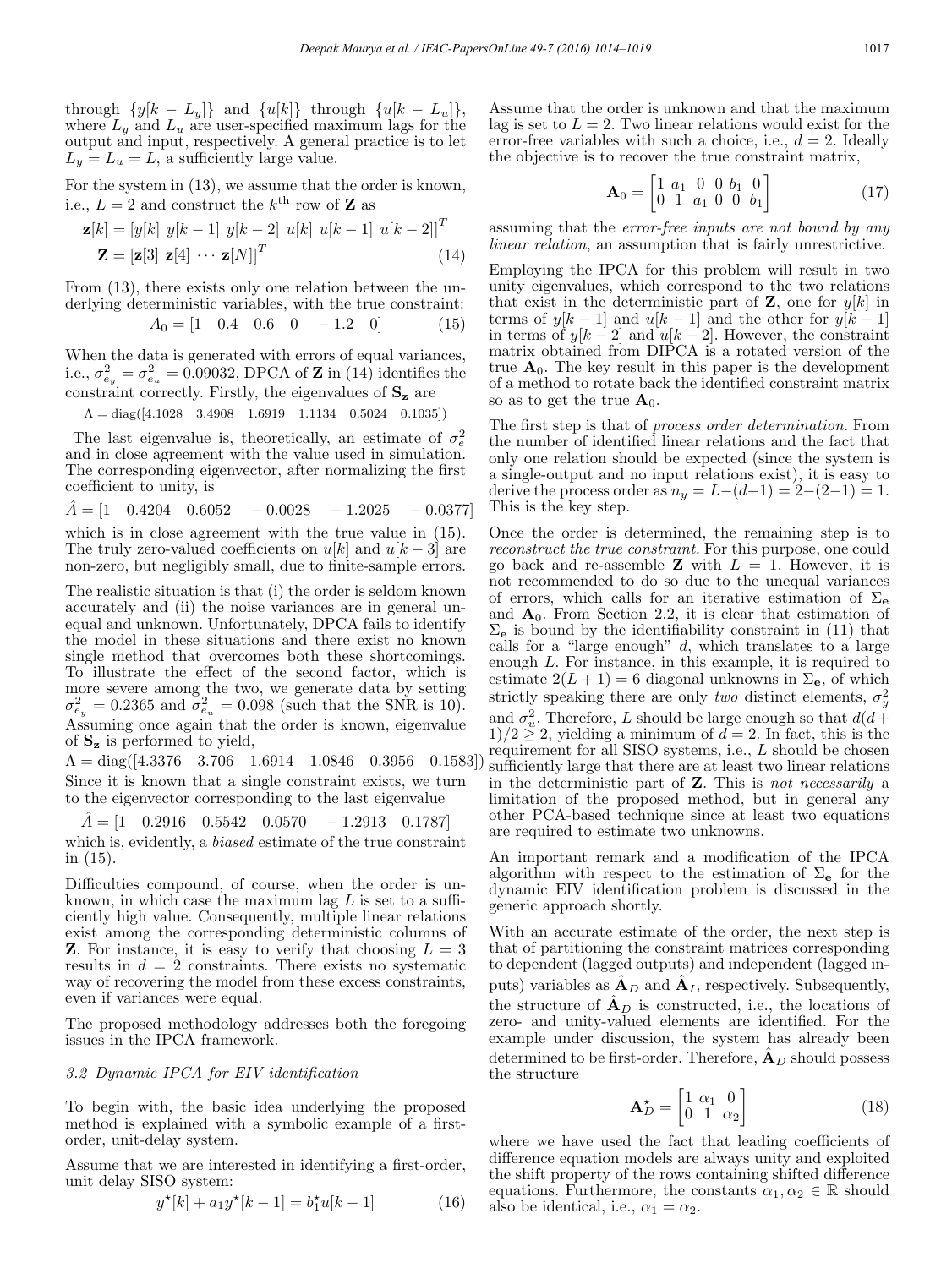As a penultimate step, a rotation of the matrix  $\mathbf{A}_D$  to yield this structure is determined so that

$$
structure(\mathbf{R}_D \hat{\mathbf{A}}_D) = structure(\mathbf{A}_D^*)
$$
 (19)

This rotation matrix may be determined by solving an exact set of equations so that only the zero- and unityvalued entries of the rotated and  $\mathbf{A}_{D}^{*}$  match, which we term as the first approach. Alternatively, an overdetermined set of equations may be solved by also forcing the equality of non-zero coefficients in the shifted rows. Intuitively, the second approach can be expected to yield more efficient estimates of the model coefficients. Regardless of the approach, the same rotation matrix is applied to both the sub-blocks,  $\mathbf{A}_D$  and  $\mathbf{A}_I$  of the constraint matrix. For the example under discussion, the rotation matrix contains  $2\times 2=4$  unknowns. With the first approach, we would set up four equations to obtain an exact solution, while with the second approach, five overdetermined equations would be used in estimating these elements.

Finally, the difference equation model is obtained by averaging the rows of the respective rotated matrices,  $\mathbf{A}_{D}^{\star}$ and  $\hat{A}_{I}^{\star}$ . Table 1 summarizes the algorithm to recover the true matrix  $A_0$ 

Remark: Essentially, we have solved a structured TLS problem, where the structure (for the constraint matrix) is also derived from the data using IPCA.

#### Table 1. Proposed DIPCA algorithm

- (1) Construct the data matrix  $\mathbf{Z}$  by choosing a sufficiently large  $L$ .
- $(2)$  Identify the number of linear relations d and the constraint matrix  $\hat{A}$  underpinning the error-free part of  $Z$  through IPCA. Also obtain the estimate of  $\Sigma_{\mathbf{e}}$ .
- (3) Determine the process order using the relation  $d = L \max(n_y, n_u)+1$
- (4) Partition the constraint matrix into sub-matrices corresponding to dependent (output) and independent (input) variables as follows

$$
\hat{\mathbf{A}} = \begin{bmatrix} \hat{\mathbf{A}}_D & \hat{\mathbf{A}}_I \end{bmatrix} \quad \hat{\mathbf{A}}_D \in \mathbb{R}^{d \times (L+1)}, \ \hat{\mathbf{A}}_I \in \mathbb{R}^{d \times (L+1)} \quad (20)
$$

so that

$$
\hat{\mathbf{A}}_D \begin{bmatrix} y[k] \\ \vdots \\ y[k-L] \end{bmatrix} = -\hat{\mathbf{A}}_I \begin{bmatrix} u[k] \\ \vdots \\ u[k-L] \end{bmatrix}
$$
(21)

- (5) Using information in Step 3 and the shift property of lagged constraints, determine the location of unity- and zero-valued entries in  $\mathbf{A}_0$ . Denote this structured matrix as  $\mathbf{A}^{\star}_D$
- (6) Determine the rotation matrix  $\mathbf{R}_D$  so that  $\mathbf{R}_D \hat{\mathbf{A}}_D$  structurally matches  $\mathbf{A}_{D}^{\star}$ , preferably using the overdetermined approach.
- (7) Finally, obtain the difference equation model by averaging the rows of  $\mathbf{R}_D \mathbf{A}_D$  and  $\mathbf{R}_D \mathbf{A}_I$ .

Remark: The structure and rotation matrix determination in Steps 5 and 6, respectively, of the proposed algorithm are equipped to accommodate any prior information on the input order, delay, etc.

Estimating  $\Sigma_e$  using constrained optimization The generic formulation of IPCA, as presented in Section 2.2, assumes that all elements of  $\Sigma_e$  are distinct. However, when applied to the dynamic SISO EIV identification problem, it is known a priori that for the matrix Z constructed from L lagged input and output measurements, only two of the  $2(L + 1)$  elements of  $\Sigma_e$  are distinct. Consequently, the lower limit of the identifiability constraint in (11) is always

two. Furthermore, the optimization problem for estimating  $\Sigma_e$  in (10) is modified to reflect this constraint as follows:

$$
\min_{\Sigma_{\mathbf{e}}} N \log |A^{\hat{i} \cdot \hat{j}} \Sigma_{\mathbf{e}} (A^{\hat{i} \cdot \hat{j}})^{T}|
$$
  
+ 
$$
\sum_{i=1}^{N} (\mathbf{r}_{i}^{T} [k] (A^{\hat{i} \cdot \hat{j}} \Sigma_{\mathbf{e}} (A^{\hat{i} \cdot \hat{j}})^{T})^{-1} \mathbf{r}_{i} [k])
$$
 (22)

subject to  $\text{diag}(\Sigma_e) = \left[\sigma_y^2 \mathbf{I}_{L+1} \ \sigma_u^2 \mathbf{I}_{L+1}\right]$  (23) where  $I_{L+1}$  is the  $(L + 1) \times (L + 1)$  identity matrix.

The next section presents results from simulation studies to demonstrate the effectiveness of the proposed algorithm.

### 4. SIMULATION RESULTS

The case study pertains to the second-order example in (13).  $N = 1000$  observations of the data were generated with unequal error variances of  $\sigma_y^2 = 0.2406$  and  $\sigma_u^2 =$ 0.091 so as to achieve an SNR of 10.

The data is run through the proposed algorithm in Table 1 with  $L = 3$ . Two unity eigenvalues were identified by the IPCA algorithm, as reported below.

$$
\Lambda = diag([11.6 \quad 11 \quad 8.9 \quad 8.09 \quad 4.7 \quad 1.92 \quad 1.0037 \quad 0.9963])
$$

Further,  $\hat{\Sigma}_{\mathbf{e}}$  = diag([0.2363 0.1087]), which closely matches with the true value.

From the relation given in Step 3, the order is estimated to be  $n_y = 3-2+1=2$ , thus identifying the order correctly.

The  $2 \times 8$  constraint matrix is estimated and partitioned into dependent and independent matrices. The structure of  $A_D^*$  is subsequently determined to be,

$$
\mathbf{A}_{D}^{\star} = \begin{bmatrix} 1 & \times & \times & 0 \\ 0 & 1 & \times & \times \end{bmatrix} \tag{24}
$$

To determine the rotation matrix, both approaches are implemented. The first (exact) approach yields

$$
\mathbf{R}_{D} = \begin{bmatrix} -3.240 & -22.7 \\ -22.721 & -3.564 \end{bmatrix} \mathbf{R}_{D} \mathbf{A}_{D} = \begin{bmatrix} 1 & 0.420 & 0.572 & 0 \\ 0 & 1 & 0.404 & 0.595 \end{bmatrix}
$$

$$
\mathbf{R}_{D} \mathbf{A}_{I} = \begin{bmatrix} 0.054 & 1.231 & -0.019 & -0.056 \\ 0.046 & 0.053 & 1.2321 & -0.038 \end{bmatrix}
$$

From the above, the estimated difference equation model is obtained using the last step of Table 1:

 $y[k]+0.412y[k-1]+0.583y[k-2] =$  $0.053u[k]+1.232u[k-1]-0.029u[k-2]-0.056u[k-3]$ Using the second approach (over-determined LS),

$$
\mathbf{R}_{D} = \begin{bmatrix} -3.068 & -22.798 \\ -22.529 & -3.716 \end{bmatrix} \mathbf{R}_{D} \mathbf{A}_{D} = \begin{bmatrix} 1 & 0.412 & 0.567 & -0.005 \\ 0.008 & 1 & 0.407 & 0.592 \end{bmatrix}
$$

$$
\mathbf{R}_{D} \mathbf{A}_{I} = \begin{bmatrix} 0.053 & 1.231 & -0.029 & -0.056 \\ 0.047 & 0.063 & 1.228 & -0.038 \end{bmatrix}
$$

yielding the difference equation as

 $y[k]+0.409y[k-1]+0.581y[k-2]-0.005y[k-3]=$  $0.058u[k]+1.229u[k-1]-0.034u[k-2]+0.056u[k-3]$ The estimates obtained with both approaches are satisfactorily close to the true values used in simulation.

In order to demonstrate that the extra coefficients appearing in both model estimates are negligibly small and also to show that the remaining coefficients are unbiased and significant, Monte Carlo simulations were carried out. Results from 200 runs for lag order 3 are presented in Table 2. Results suggest that both approaches yield estimates with similar error characteristics, although it